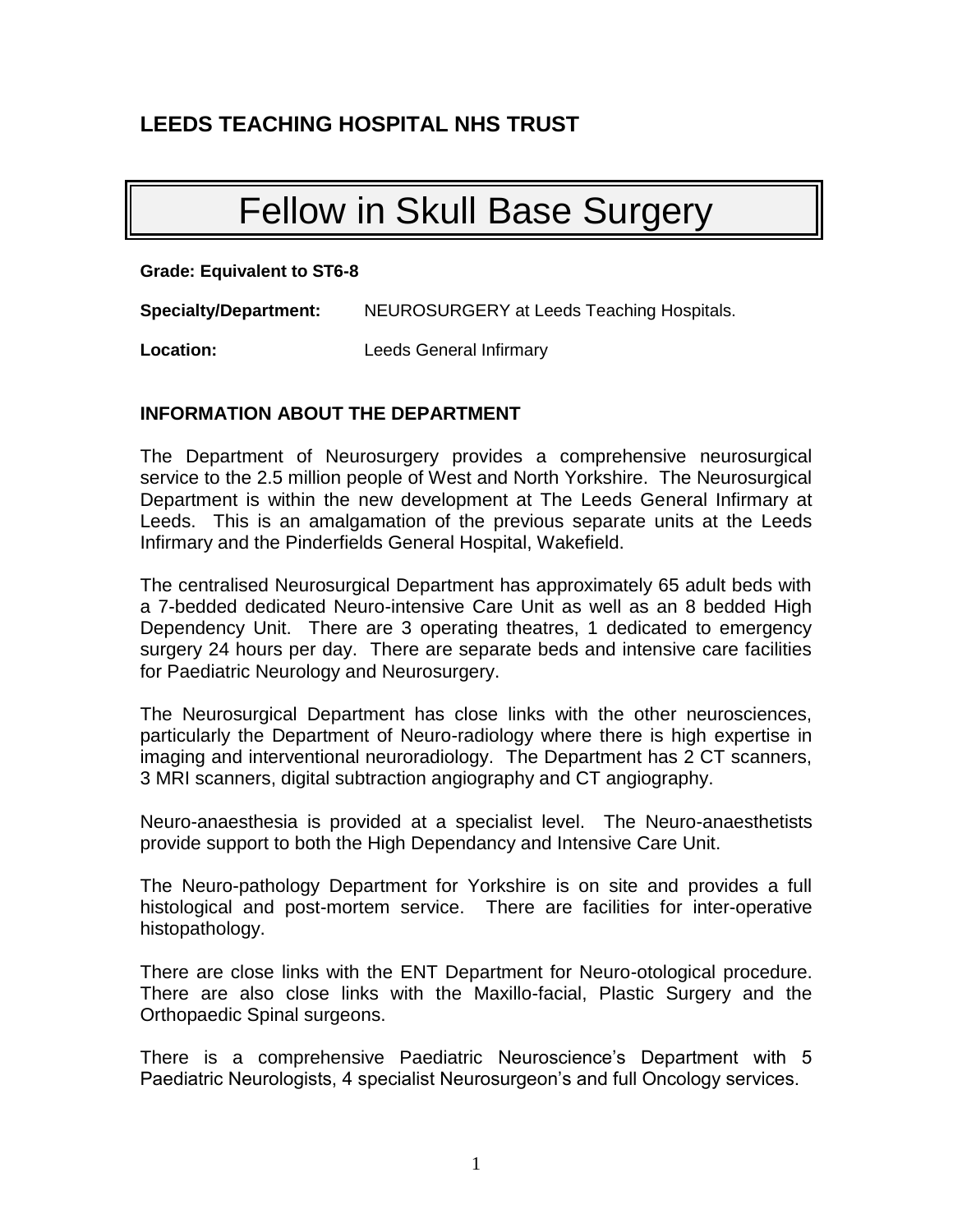The Department's work has continued to increase over the past years. The current caseload is some 3000 in-patients per year and approximately 2000 operative cases per year.

## **MEDICAL STAFF IN THE DEPARTMENT Consultant Staff**

The Department is led by 11 Consultants. They all have comprehensive general Neurosurgical commitment as well as particular subspecialty interests.

| Mr P D Chumas -  | Paediatric and epilepsy                             |
|------------------|-----------------------------------------------------|
| Mr J Gooden -    | Paediatric and epilepsy                             |
| Mr K.Deniz -     | Vascular and Neurotology                            |
| Mr N I Phillips- | Pituitary, vascular and skull base.                 |
| Mr S A Ross -    | Vascular, spinal and anterior skull base<br>surgery |
| Mr G Sivakumar - | Paediatric and Adult Oncology. Epilepsy<br>surgery. |
| Mr J Timothy -   | Spinal                                              |
| Mr A K Tyagi -   | Vascular and paediatric surgery                     |
| Mr S Thomson-    | <b>Spinal Surgery</b>                               |
| Mr D Pal         | <b>Spinal Surgery</b>                               |
| Mr C Derham -    | <b>Spinal Surgery</b>                               |

## **Junior Medical Staff**

The junior staff consists of 9 higher Specialty Registrar and 12 lower Specialty Registrar level trainees.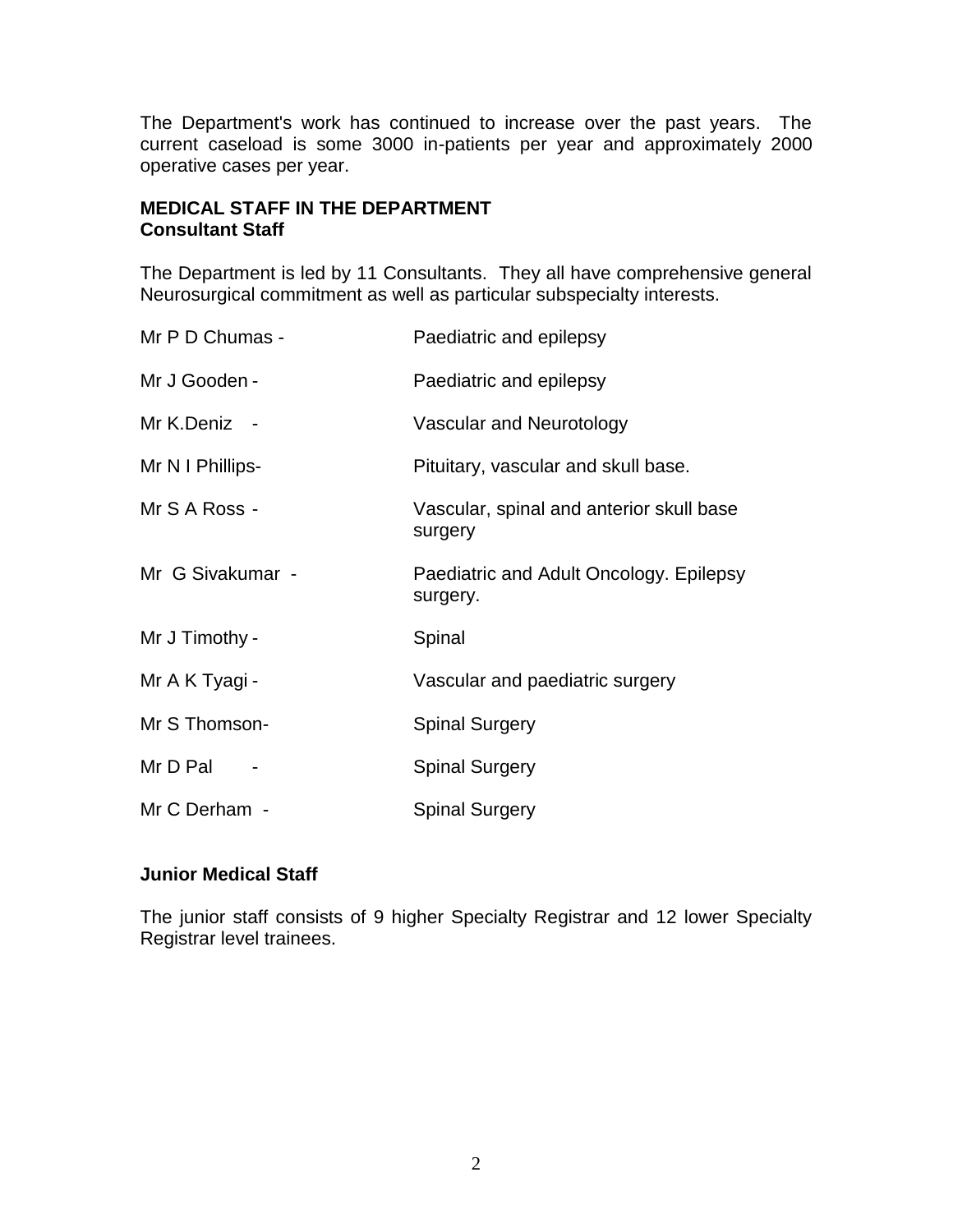## **KNOWLEDGE, SKILLS AND EXPERIENCE REQUIRED**

The Department of neurosurgery in Leeds is committed to minimally invasive approaches for skull base lesions and has an active and established endoscopic programme supported by Mr Phillips and Mr Tyagi (Neurosurgery) and Mr Nix (ENT).

There is special interest in pituitary disease, chordoma and chondrosarcoma of the skull base and olfactory neuroblastoma. There is dedicated supraspecialist endocrine and radiological support.

Clinicians are expected to be keen to support national audit.

## **DUTIES OF THE POST**

#### **General**

The fellow will become immersed in the Pituitary service in all its aspects in preparation for independent practice. A thorough grounding in Pituitary and Endoscopic skull base management will be provided, - both operative and non operative. A curriculum will be discussed at the initial learning agreement.

#### **Operative**

The fellow will gain independent competencies in dealing with sella pathology endoscopically. There will be exposure to extended approaches.

#### **Non operative**

The Fellow will support ward management, attend specialist clinics and Mulitidisciplinary meetings to gain a thorough understanding of management of sella disease , including endocrine and radiosurgical.

## **LEVELS OF RESPONSIBILITY**

Specially Registrar level. The Fellow will contribute to the On call registrar rota and be able to work independently.

## **TEACHING AND RESEARCH/STUDY AND TRAINING**

This post will provide support for and require participation in research and audit projects in the relevant areas.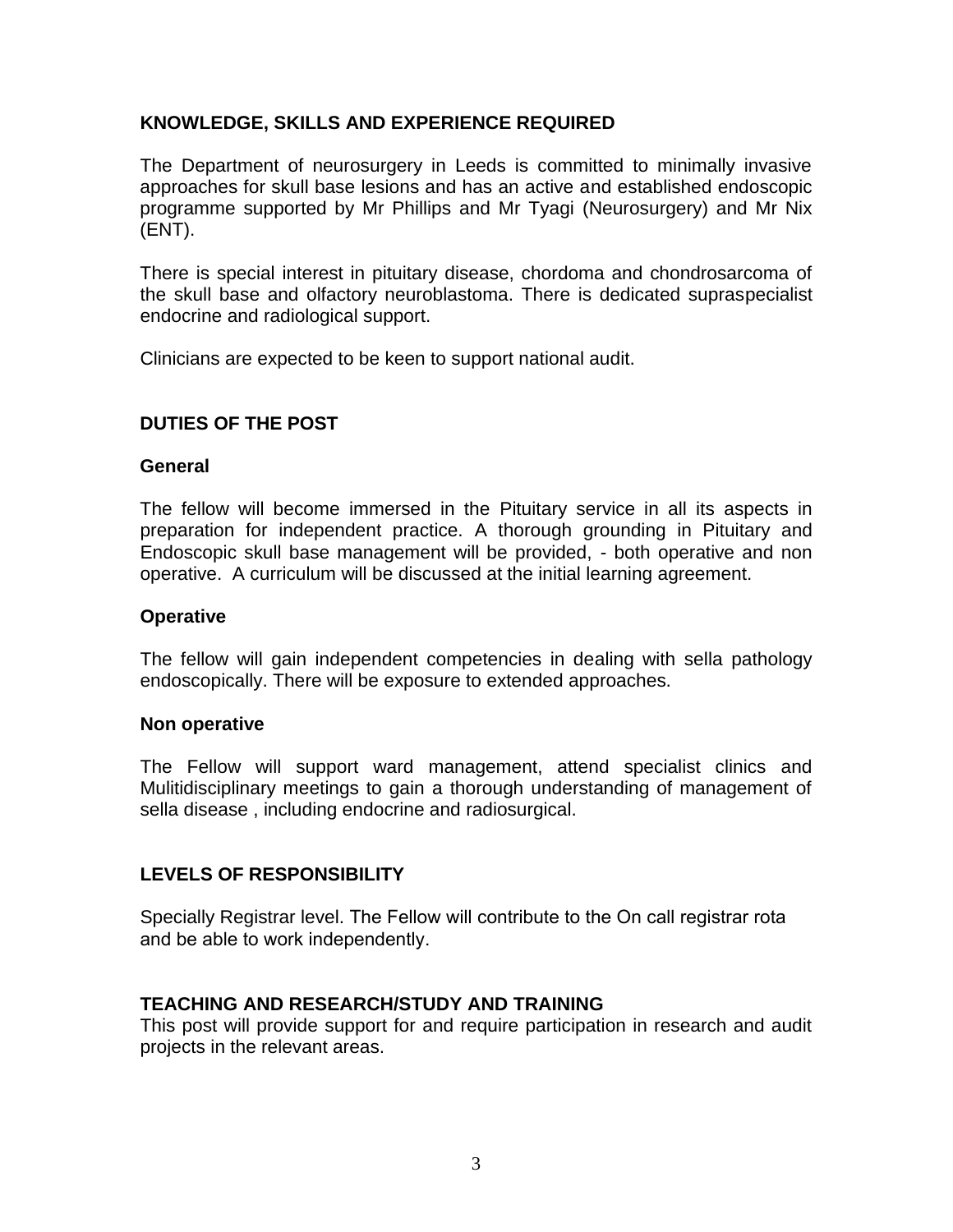## **THE LEEDS WAY VALUES**

*Our values are part of what make us different from other trusts, so we see this as a strength, as well as a responsibility. They have been developed by our staff and set out what they see as important to how we work. Our five values are:*

- *Patient-centred*
- *Collaborative*
- *Fair*
- *Accountable*
- *Empowered*

*All our actions and endeavours will be guided and evaluated through these values*

*Additionally the following are core values which relate specifically to this post:*

*The beliefs and attitudes that underpin effective performance within the job role. Emphasis should be on the requirements of the role not the individual when completing this section. Examples might include: quality focus, mistakes are used as a continual learning experience, honesty, integrity etc.*

## **CONDITIONS OF SERVICE**

This post is covered by the Hospital Medical and Dental Staff (England and Wales) Terms and Conditions of Service. These documents are available on the Medical Staffing Intranet site.

The post holder is required to be fully registered with the General Medical Council (GMC) and hold a licence to practice.

#### Standards of Conduct and Behaviour

You are required to work to the standards set out by the General Medical Council in Good Medical Practice. This includes protecting patients when you believe that a doctor's or other colleague's conduct, performance or health is a threat to them. If, after establishing the facts, it is necessary, you must follow the Trust's procedures in this matter and inform your Clinical Director or Medical Director in the first instance.

The Trust has a set of expected behaviours for all employees and additional behaviours and skills that are expected of managers and supervisors.

#### Leave Arrangements

All leave should be applied for in accordance with the Trust's Leave Policy, normally giving six weeks' notice of any leave, other than in exceptional circumstances.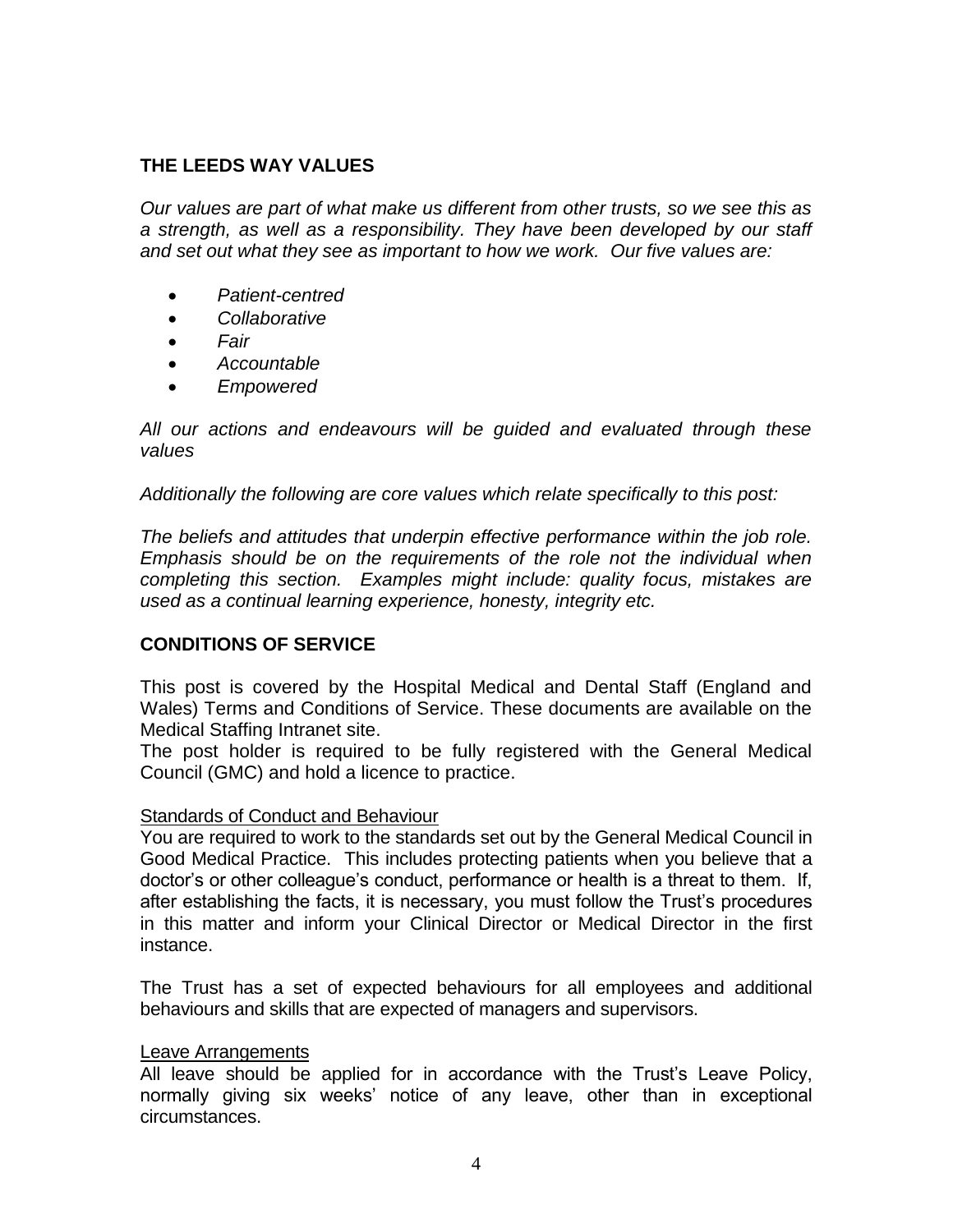## **Training**

The jobholder must take responsibility in agreement with his/her line manager for his/her own personal development by ensuring that Continuous Professional Development remains a priority. The jobholder will undertake all mandatory training required for the role.

#### Health & Safety

All staff are responsible for working with their colleagues to maintain and improve the quality of services provided to our patients and other service users. This includes complying at all times with the Leeds Teaching Hospitals NHS Trust Policies, including Health and Safety policies, in particular by following agreed safe working procedures, and reporting incidents using the Trust Incident Reporting system.

#### Equality & Diversity

The jobholder must comply with all policies and procedures designed to ensure equality of employment and that services are delivered in ways that meet the individual needs of patients and their families. No person whether they are staff, patient or visitor should receive less favourable treatment because of their gender, ethnic origin, age, disability, sexual orientation, religion etc.

The Trust's Equality and Diversity Policy ensures that barriers to employment for disadvantaged groups are identified and removed, and that no person is treated less favourably on the grounds of their race, ethnic group, religion, impairment, age, gender, sexual orientation or mental health status. Reasonable adjustments will be made for disabled applicants and post holders where required.

#### **Smoking Policy**

The Leeds Teaching Hospitals NHS Trust recognises the serious hazards to health caused by smoking and has adopted a strict no smoking policy. Under the terms of our No Smoking Policy, staff, visitors and patients will not be permitted to smoke at any time or in any part of Trust property, whether inside or outside the hospital buildings.

#### Rehabilitation of Offenders Act & DBS Disclosure

This position involves access to patients during the normal course of duties and is therefore subject to the Rehabilitation of Offenders Act (Exceptions Order) 1975. As such you must reveal any information which you may have concerning convictions which would otherwise be considered as 'spent'.

An offer of appointment to this post would be subject to the express condition that the Leeds Teaching Hospitals Trust receives a satisfactory Disclosure and Barring Service (DBS, formerly CRB) Disclosure which will check the existence and the content of any criminal record received.